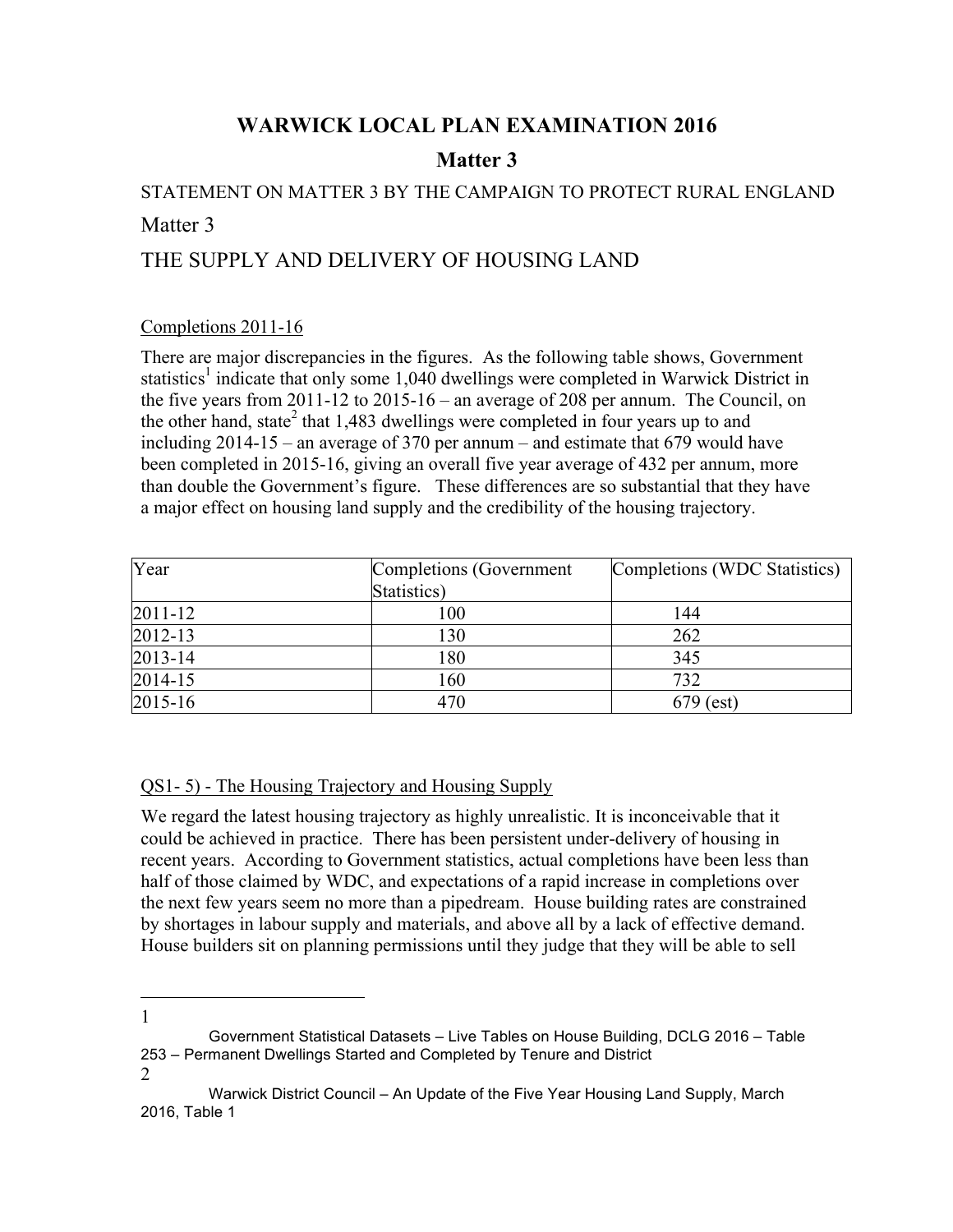the houses concerned. The District Council do not seem to have considered these issues at all in assessing what is achievable.

A national downturn in house building is expected following the EU referendum result<sup>3</sup> and there is no reason to think that Warwick can buck this trend. The suggestion that completions could rise to a peak of 1837 in 2020-21 (ie in four years' time) seems hopelessly over-optimistic. This would be 425% of the average achieved between 2011 and 2015 according to WDC, and 882% of the 2011-16 average according to Government figures.

Even using the Council's figures, the shortfall in construction during the first five years means that the average annual construction required for the remaining fifteen years would become almost 1,100 per annum.

The housing trajectory becomes even more fanciful when it is appreciated how heavily the plan relies on large housing sites for which master planning is required. Experience of large housing sites elsewhere (for example the Masts Site in Rugby) shows how easily delays can creep into the development process. This will make it even harder to achieve the dramatic rise in completions proposed over the next four years. The over-dependence on large sites makes the housing supply as a whole inflexible.

The Council claimed in March 2016 that sites with planning permission could provide 2,820 dwellings towards the overall supply. They arrived at this figure by applying a modest 5% reduction to the overall number of dwellings (2968) for which planning permission had been granted by 31 March  $2015<sup>4</sup>$ . We believe this 5 % reduction is unrealistically low<sup>5</sup>. Nationally, housing permissions have exceeded starts by about 50,000 dwellings per annum since  $2007^6$  and there is no valid reason to think that this pattern will change. In Warwick, allocating a large number of new green field housing sites is almost certain to reduce the take-up rate of existing permissions still further and make it more difficult to make good use of windfall and other urban sites.

House builders will only build houses if they are confident of selling them, and that confidence has been in short supply in recent years. Similar questions arise about the 5% non-implementation allowance in relation to small urban SHLAA sites and allocated sites. We do not consider it credible that 95% of the potential supply from these sources will actually be delivered. However we argue under Matter 2 that overall housing

l

<sup>5</sup> To take just one among many examples, the large brownfield Avenue Road (Quicks Site) housing location in the Local Plan, which is on the north side of Leamington Spa station, remains undeveloped many years after a development brief for the Station Area was consulted on and adopted as Supplementary Planning Guidance.

<sup>3</sup> See for example Shelter – 'House Building Could Fall by 8% Due to Brexit' – 24 August 2016 – www.telegraph.co.uk/business/2016/08.24

<sup>4</sup> Ibid, Table 2

<sup>6</sup> Critique of West Midlands Housing Needs Assessments, Alan Wenban-Smith, Janaury 2016, para 3.16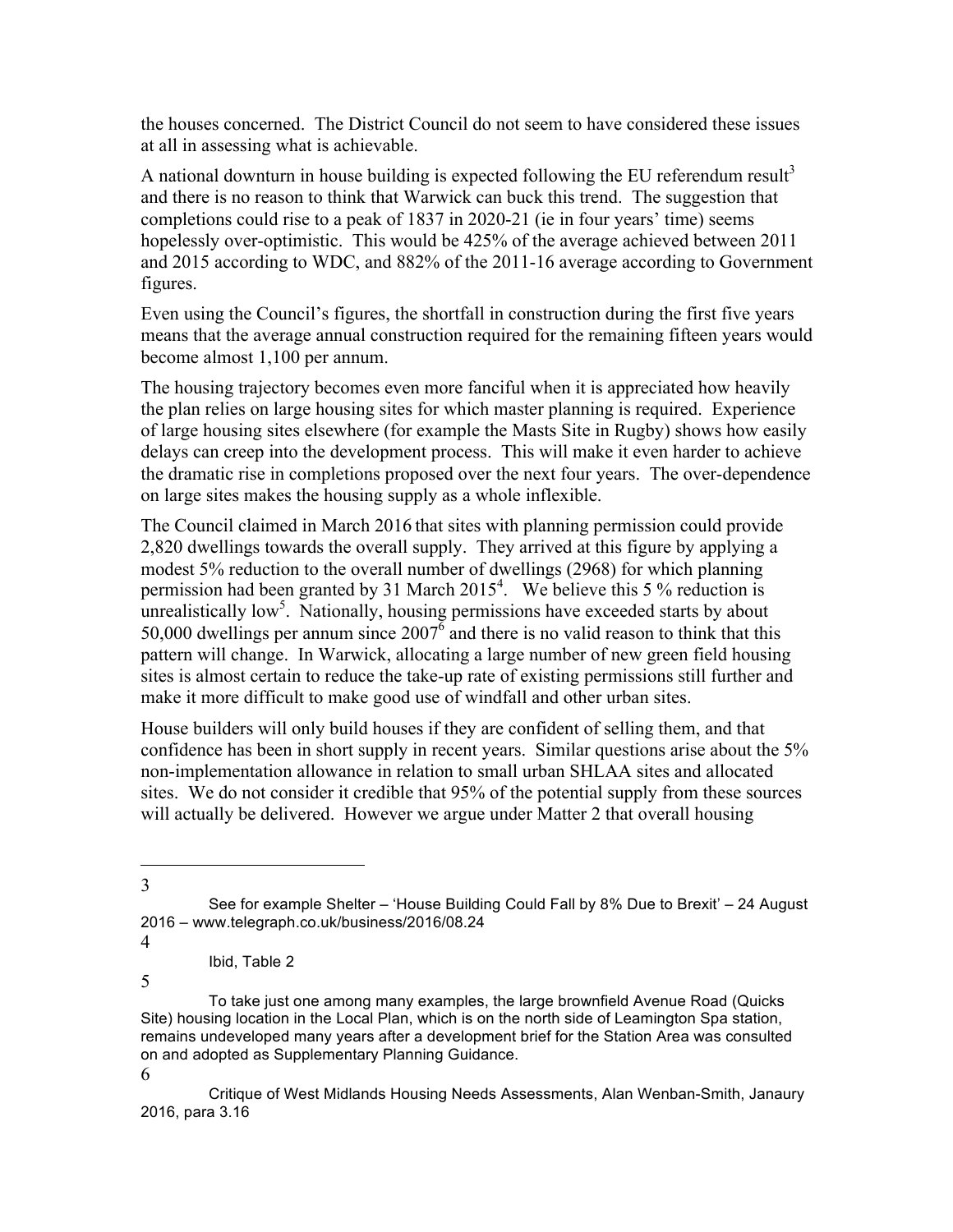provision for Warwick District is far too high, so the likely shortfall from these sources should not be used as an excuse for allocating additional sites for housing development.

We support the Council in their inclusion of an allowance for windfalls in the Five Year Land Supply. Windfalls have been an important source of housing in the District for many years and it would be unrealistic to exclude them. In our view the criteria in the NPPF<sup>7</sup> have been met. However the allowance of 1134 over 18 years (policy DS7) – 63 per annum - is less than a third of past rates. Before the final sentence was deleted in a modification, the Council stated in paragraph 2.22 that between 2002 and 2012, windfalls averaged 191 units per annum.

What would happen if the plan was approved in its present form? Delivery of housing would lag well behind planned delivery. This would mean that the Council had effectively surrendered control to house builders of where and when houses would be built. House builders would cherry pick the sites that maximised their own profits – not necessarily those best suited to meeting the district's housing needs – from within the overall supply. We would expect the chosen sites to be disproportionately outside existing urban areas, on green fields (often good quality agricultural land) and in the Green Belt. Such sites would be among the least sustainable in terms of NPPF policy and would have serious consequences for the environmental quality and character of the district. This would be far too high a price to pay.

### Q6) – Staggering of the Housing Requirement Figure

It might in theory be possible to phase housing supply so that the major shortfalls in early years of the plan period were made up in later years. This might help to deal with the point made above about the plan's over-reliance on major sites and master planning. However there is nothing in the past house building record in Warwick to suggest that provision of 1,100 dwellings per annum over the remaining fifteen years of the plan could be achieved, even if implementation is phased back to the later years of the plan period.

### Qs 7 and 8) – Five Year Supply and Overall Delivery of Dwellings

Even with a much more reasonable and achievable figure of overall housing provision in its current adopted local plan, Warwick District have struggled to demonstrate a five year housing land supply for a number of years. In view of the huge increase in provision now proposed, we see no prospect of the Council being able to demonstrate a five year supply at any stage during the plan period. It is a big step from a paper plan to implementation on the ground, and the Council depend greatly on the private sector to implement their plans. Continuing failure to demonstrate a five-year supply would enable developers to exploit the situation, opening the way for housing development to take place by planning application and appeal outside the policy framework provided by the plan. This would be a disaster for the proper planning of the district.

<sup>7</sup> National Planning Policy Framework paragraph 48